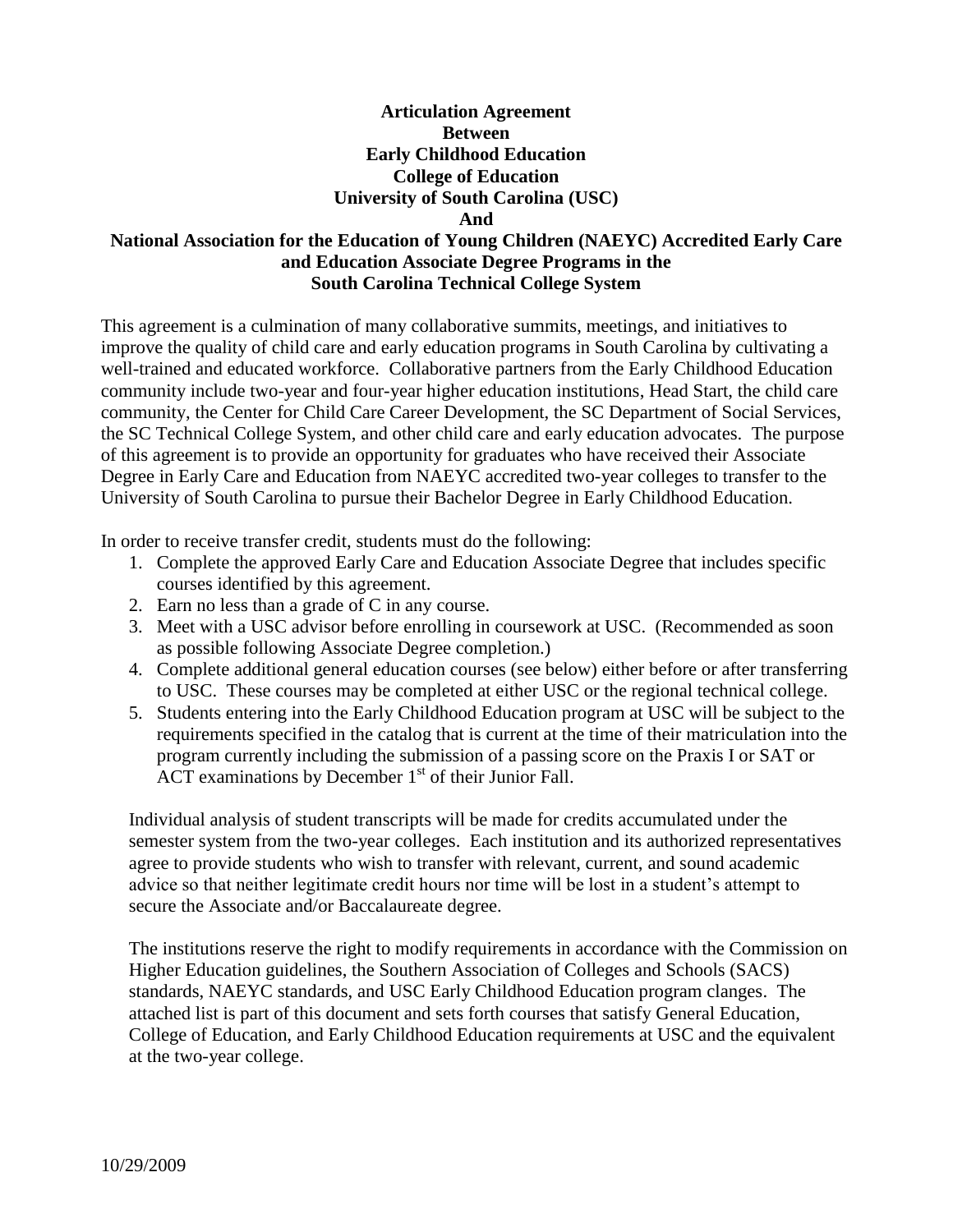|                                            | <i><b>Trooclate Degree in Larry Care and Ludeation</b></i><br><b>NAEYC Accredited Two-Year Institutions in South</b> |                 | <b>USC</b>                                       |
|--------------------------------------------|----------------------------------------------------------------------------------------------------------------------|-----------------|--------------------------------------------------|
| <b>Carolina's Technical College System</b> |                                                                                                                      |                 | <b>Equivalent</b> *                              |
| <b>ECD 101</b>                             | Intro. to Early Childhood Development                                                                                | <b>UNIV 101</b> | <b>Student in University</b>                     |
| <b>ECD 102</b>                             | Growth and Development I                                                                                             | <b>EDEC 201</b> | Inquiry into Early Childhood                     |
| <b>ECD 203</b>                             | Growth and Development II                                                                                            |                 | Education                                        |
| <b>ECD 105</b>                             | Guidance and Classroom Management                                                                                    | <b>EDEC 250</b> | Play and Early Learning                          |
| <b>ECD 135</b>                             | Health, Safety and Nutrition                                                                                         | <b>EDEC 340</b> | The Young Child:                                 |
| <b>ECD 107</b>                             | <b>Exceptional Children</b>                                                                                          |                 | Development,                                     |
| <b>ECD 132</b>                             | <b>Creative Experiences</b>                                                                                          |                 | Care and Education (Birth-3)                     |
| <b>ECD 131</b>                             | Language Arts                                                                                                        | EDEC 340P       | The Young Child: Practicum                       |
| <b>ECD 133</b>                             | Science and Math Concepts                                                                                            | <b>ENGL 431</b> | Children's Literature                            |
| <b>ECD 108</b>                             | Family and Community Relations                                                                                       | <b>EDEX 523</b> | Introduction to Exceptional                      |
| <b>ECD 237</b>                             | <b>Methods and Materials</b>                                                                                         |                 | Children                                         |
| <b>ECD 201</b>                             | Prin. of Ethics and Leadership in ECE                                                                                |                 |                                                  |
| <b>ECD 243</b>                             | Supervised Field Experience                                                                                          |                 | * Courses are combined since competencies from   |
| ECD 252**                                  | Diversity Issues in Early Care and Education                                                                         |                 | multiple courses in the Early Care and Education |
| ECD 106**                                  | <b>Observation of Young Children</b>                                                                                 |                 | Associate Degree program meet the competency     |
| ECD 109**                                  | Administration and Supervision                                                                                       |                 | requirements of these USC courses.               |
|                                            |                                                                                                                      |                 |                                                  |

# **Core Early Childhood Development Courses in the Associate Degree in Early Care and Education**

\*\* Additional courses offered as part of the Associate Degree in Early Care and Education at some technical colleges.

# **General Education Courses from the Associate Degree in Early Care and Education**

| <b>NAEYC Accredited Two-Year Institutions in</b> |                                     | <b>USC</b>                                                                                          |
|--------------------------------------------------|-------------------------------------|-----------------------------------------------------------------------------------------------------|
| <b>South Carolina's Technical College System</b> |                                     | Equivalent                                                                                          |
| <b>ENG 101</b>                                   | <b>English Composition I</b>        | ENGL 101 - Composition                                                                              |
| <b>ENG 102</b>                                   | <b>English Composition II</b>       | ENGL 102 - Composition & Literature                                                                 |
| <b>EDU 241</b>                                   | Learners and Diversity              | EDPY 401- Learners and the Diversity of Learning                                                    |
|                                                  |                                     | /EDPY 401P - Practicum                                                                              |
| <b>SPC 205</b>                                   | <b>Public Speaking</b>              | Elective                                                                                            |
| CPT $101$ or                                     | Introduction to Computers or Micro  | Elective                                                                                            |
| <b>CPT 170</b>                                   | <b>Computer Applications</b>        |                                                                                                     |
| <b>MAT 110</b>                                   | College Algebra                     | MATH 111 – Prerequisite for MATH 221                                                                |
| <b>MAT 250</b>                                   | <b>Elementary Mathematics</b>       | MATH 221 - Basic Concepts of Elementary Math I                                                      |
| <b>MAT 251</b>                                   | <b>Elementary Mathematics II</b>    | MATH 222 - Basic Concepts of Elementary Math II                                                     |
| $BIO$ 101 or                                     | Biological Science I or             | BIOL 110 - Biology or                                                                               |
| <b>BIO 112</b>                                   | Basic Anatomy & Physiology          | BIOL 120 - Human Biology                                                                            |
|                                                  |                                     | Additional General Education Classes Required for the Bachelor Degree in Early Childhood Education  |
|                                                  |                                     | (may be taken at two-year institution or USC; one of the following can be taken Spring Senior Year) |
| <b>MAT 120</b>                                   | Probability & Statistics            | STAT 110 - Statistics                                                                               |
| MAT $130$ or                                     | <b>Elementary Calculus or</b>       | MATH $122 -$ Calculus or                                                                            |
| <b>MAT 220</b>                                   | <b>Advanced Statistics</b>          | <b>STAT 201 - Advanced Statistics</b>                                                               |
| $ECD$ 138 or                                     | Movement and Music for Children     | $MUSC$ 454 – or any general fine arts course                                                        |
| <b>MUS 105</b>                                   | Music Appreciation                  |                                                                                                     |
| $HIS 201$ or                                     | American History: Discovery to 1877 | HIST 111 or $112 - US$ History or                                                                   |
| <b>HIS 202</b>                                   | American History: 1877 to Present   | HIST 409 or $410 - SC$ History                                                                      |
| HIS 106 or                                       | Introduction to African History     | <b>HIST 106</b>                                                                                     |
| $HIS$ 108 or                                     | Intro. To East Asian Civilization   | <b>HIST 105</b>                                                                                     |
| ENG <sub>210</sub> or                            | Asian Literature                    | <b>RELG 203</b>                                                                                     |
| $ENG 211$ or                                     | African Literature                  | Other non-western course                                                                            |
| <b>REL 103 or</b>                                | Comparative Religion                |                                                                                                     |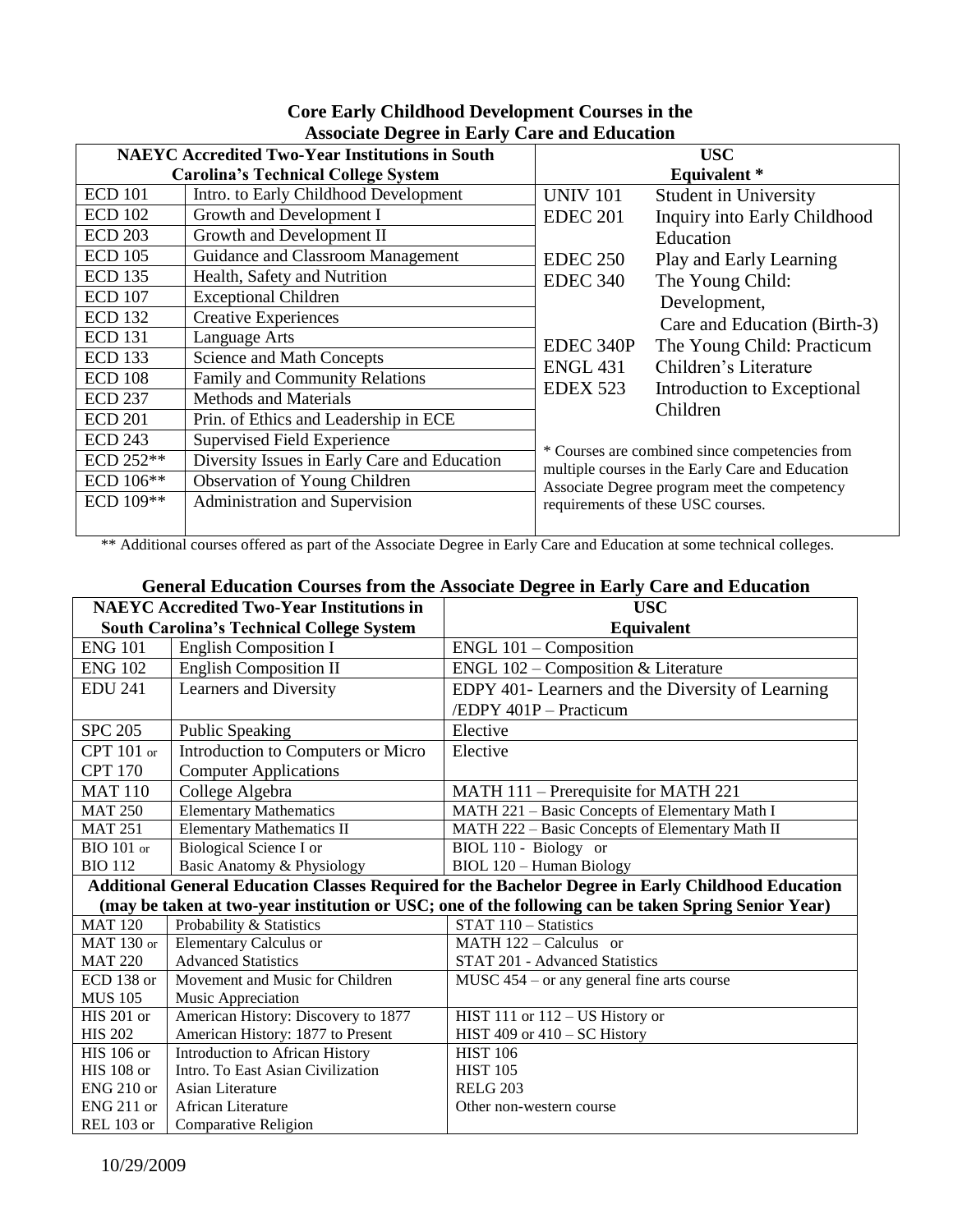| <b>NAEYC</b> Accredited Two-Year Institutions in South |                                            | USC-                                     |
|--------------------------------------------------------|--------------------------------------------|------------------------------------------|
|                                                        | <b>Carolina's Technical College System</b> | <b>Equivalent</b>                        |
| PHY 201 or                                             | Physics I                                  | PHYS101/L - Physical Science or          |
| AST 101 or                                             | Astronomy                                  | GEOL 101, 103, or 201 or                 |
| <b>CHM 101</b>                                         | Chemistry                                  | ENVR 101/101L or ENVR 200 or MSCI 101(4) |
| <b>GEO 102</b>                                         | World Geography                            | GEOG 121 – World Regional Geography      |
| <b>SPA 101</b>                                         | Elementary Spanish I                       | ∗                                        |
| <b>SPA 102</b>                                         | Elementary Spanish II                      | $\ast$                                   |

*\*Foreign Languages: USC and the College of Education require a score of two or higher on the foreign language proficiency exam. Students scoring lower than a two must successfully complete six semester hours of a foreign language at the beginning level.*

#### **Courses to Take at USC – Sequence Begins in Junior Fall Only**

#### Junior Fall (15 Semester Hours)

| <b>EDRD</b> 345 | Language and Literacy in Early Childhood Education I $(3)$ * |
|-----------------|--------------------------------------------------------------|
|-----------------|--------------------------------------------------------------|

EDEC 342 The Young Child: Development, Care, and Education (3-8 Years) (3) \*

EDEC 342 The Young Child: Development, Care, and Education (3-8 Years) Practicum (3) \*

- ARTE 360 Interdisciplinary Relationships in the Arts (3)
- PEDU 575 PE for the Classroom Teacher (3)
- *\* Block classes – must be taken this semester*

#### Junior Spring (16 Semester Hours)

| EDEC 442                                      | Studies in Integrated Curriculum: Mathematics, Science, Social Studies, and Fine Arts (4)*    |  |
|-----------------------------------------------|-----------------------------------------------------------------------------------------------|--|
| EDEC 443                                      | Internship in Integrated Curriculum: Mathematics, Science, Social Studies, and Fine Arts (2)* |  |
| EDRD 445                                      | Language and Literacy in Early Childhood Education II (4)*                                    |  |
| EDRD 446                                      | Internship in Language and Literacy in Early Childhood Education (2)*                         |  |
| EDEC 447                                      | Community of Learners in the Early Childhood Classroom (2)*                                   |  |
| EDRM 423                                      | Introduction to Classroom Assessment (2)*                                                     |  |
| * Block classes – must be taken this semester |                                                                                               |  |

Senior Fall (15 Semester Hours)

- EDTE 570 Internship in Environments for Teaching and Learning  $(3)^*$
- EDTE 590A Internship in Curriculum and Assessment  $(3)^*$
- EDTE 590B Internship in Teaching  $(3)^*$
- EDTE 590C Internship in Professional Roles  $(3)^*$
- EDEC 591 Seminar on Teaching in Early Childhood (3)\*
- *\* Block classes – must be taken this semester*

#### Senior Spring (12 Semester Hours)

| <b>EDFN 300</b> | Schools in Communities (3)              |
|-----------------|-----------------------------------------|
| <b>THEA 522</b> | Creative Drama (3)                      |
| EDEC 610        | Parent/Family Dynamics in Education (3) |
| <b>ARTE 520</b> | Art for Elementary Schools (3)          |
| XXXX xxx        | Remaining General Studies Requirement   |

## **These Additional Early Care and Education Courses Articulate from NAEYC Accredited Associate Degree Programs to USC whether or not the entire ECE degree is completed.**

| <b>SC Technical College System</b>        | <b>University of South Carolina</b>           |
|-------------------------------------------|-----------------------------------------------|
| ECD 270 – Foundation in Early Care and    | EDEC 201 - Inquiry into Early Childhood       |
| Education                                 | Education                                     |
| ECD 102– Growth & Development I &         | EDEC 340 - The Young Child: Development, Care |
| ECD 251 – Field Placement for Infants and | and Education (Birth-3) $\&$                  |
| Toddlers                                  | EDEC 340P The Young Child: Development, Care  |
|                                           | and Education (Birth-3) Practicum             |